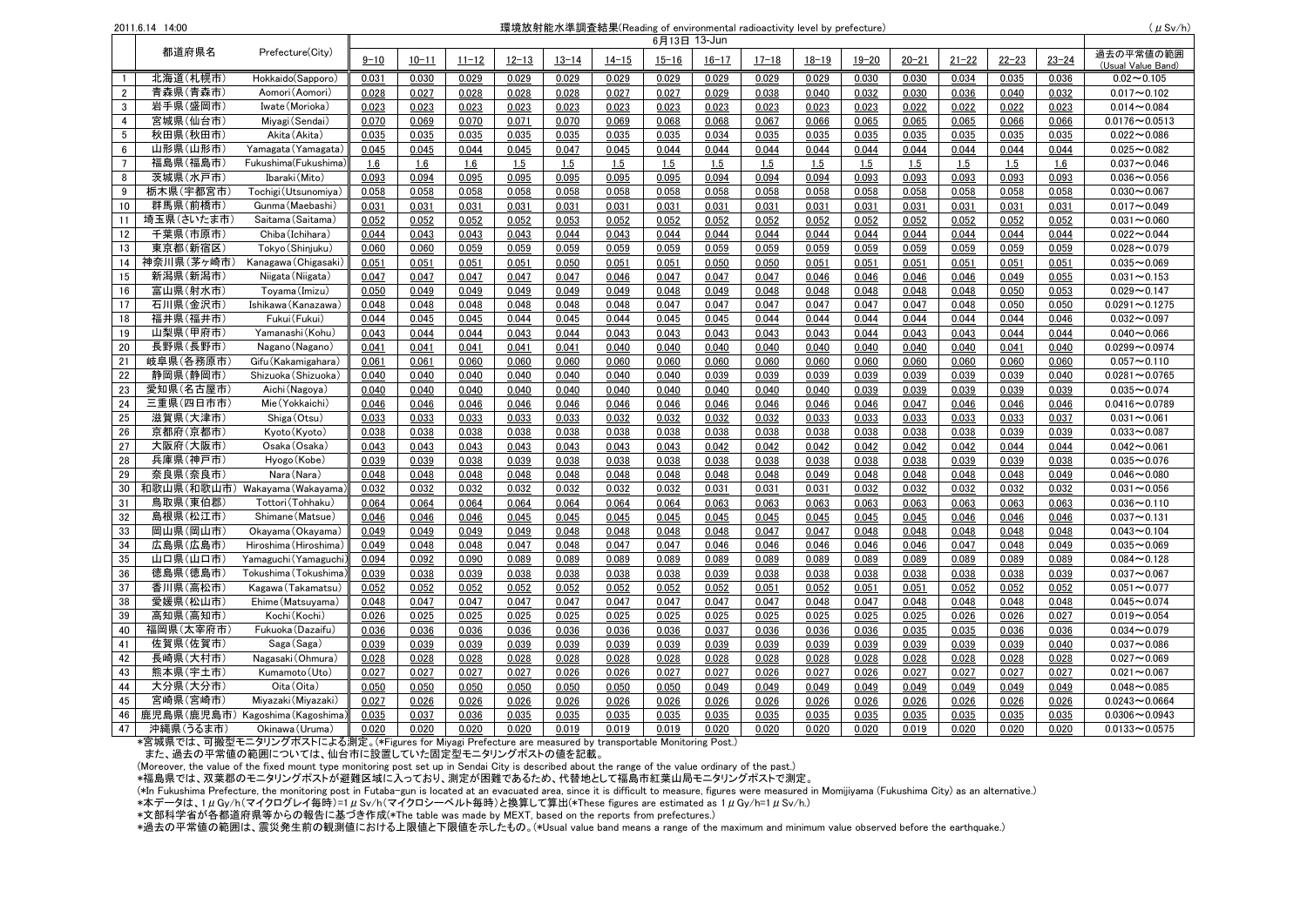| 2011.6.14 14:00<br>環境放射能水準調査結果(Reading of environmental radioactivity level by prefecture)<br>$(\mu$ Sv/h)<br>6月14日 14-Jun |                               |                                 |         |         |         |         |         |         |         |         |         |                                 |
|----------------------------------------------------------------------------------------------------------------------------|-------------------------------|---------------------------------|---------|---------|---------|---------|---------|---------|---------|---------|---------|---------------------------------|
|                                                                                                                            |                               |                                 |         |         |         |         |         |         |         |         |         |                                 |
|                                                                                                                            | 都道府県名                         | Prefecture(City)                | $0 - 1$ | $1 - 2$ | $2 - 3$ | $3 - 4$ | $4 - 5$ | $5 - 6$ | $6 - 7$ | $7 - 8$ | $8 - 9$ | 過去の平常値の範囲<br>(Usual Value Band) |
| $\mathbf{1}$                                                                                                               | 北海道(札幌市)                      | Hokkaido(Sapporo)               | 0.036   | 0.032   | 0.031   | 0.031   | 0.032   | 0.030   | 0.031   | 0.033   | 0.031   | $0.02 - 0.105$                  |
| $\overline{2}$                                                                                                             | 青森県(青森市)                      | Aomori (Aomori)                 | 0.029   | 0.028   | 0.027   | 0.032   | 0.033   | 0.029   | 0.027   | 0.027   | 0.027   | $0.017 - 0.102$                 |
| 3                                                                                                                          | 岩手県(盛岡市)                      | Iwate (Morioka)                 | 0.023   | 0.023   | 0.023   | 0.023   | 0.023   | 0.023   | 0.023   | 0.023   | 0.023   | $0.014 - 0.084$                 |
| $\overline{4}$                                                                                                             | 宮城県(仙台市)                      | Miyagi (Sendai)                 | 0.066   | 0.068   | 0.076   | 0.073   | 0.068   | 0.066   | 0.067   | 0.067   | 0.068   | $0.0176 - 0.0513$               |
| 5                                                                                                                          | 秋田県(秋田市)                      | Akita (Akita)                   | 0.035   | 0.035   | 0.035   | 0.034   | 0.034   | 0.035   | 0.035   | 0.035   | 0.035   | $0.022 - 0.086$                 |
| $6\phantom{a}$                                                                                                             | 山形県(山形市)                      | Yamagata (Yamagata)             | 0.045   | 0.049   | 0.049   | 0.046   | 0.045   | 0.044   | 0.044   | 0.044   | 0.044   | $0.025 - 0.082$                 |
| $\overline{7}$                                                                                                             | 福島県(福島市)                      | Fukushima(Fukushima)            | 1.6     | 1.6     | 1.6     | 1.6     | 1.6     | 1.5     | 1.6     | 1.5     | 1.6     | $0.037 - 0.046$                 |
| 8                                                                                                                          | 茨城県(水戸市)                      | Ibaraki (Mito)                  | 0.093   | 0.093   | 0.093   | 0.093   | 0.093   | 0.104   | 0.100   | 0.095   | 0.093   | $0.036 - 0.056$                 |
| 9                                                                                                                          | 栃木県(宇都宮市)                     | Tochigi (Utsunomiya)            | 0.065   | 0.069   | 0.067   | 0.067   | 0.073   | 0.066   | 0.060   | 0.058   | 0.058   | $0.030 - 0.067$                 |
| 10                                                                                                                         | 群馬県(前橋市)                      | Gunma (Maebashi)                | 0.031   | 0.031   | 0.033   | 0.038   | 0.034   | 0.032   | 0.032   | 0.031   | 0.031   | $0.017 - 0.049$                 |
| 11                                                                                                                         | 埼玉県(さいたま市)                    | Saitama (Saitama)               | 0.052   | 0.052   | 0.052   | 0.052   | 0.053   | 0.052   | 0.053   | 0.053   | 0.052   | $0.031 - 0.060$                 |
| 12                                                                                                                         | 千葉県(市原市)                      | Chiba (Ichihara)                | 0.044   | 0.044   | 0.044   | 0.044   | 0.044   | 0.044   | 0.044   | 0.045   | 0.044   | $0.022 - 0.044$                 |
| 13                                                                                                                         | 東京都(新宿区)                      | Tokyo (Shinjuku)                | 0.059   | 0.059   | 0.059   | 0.059   | 0.059   | 0.059   | 0.059   | 0.059   | 0.059   | $0.028 - 0.079$                 |
| 14                                                                                                                         | 神奈川県(茅ヶ崎市)                    | Kanagawa (Chigasaki)            | 0.050   | 0.051   | 0.051   | 0.051   | 0.050   | 0.051   | 0.051   | 0.051   | 0.051   | $0.035 - 0.069$                 |
| 15                                                                                                                         | 新潟県(新潟市)                      | Niigata (Niigata)               | 0.061   | 0.058   | 0.052   | 0.053   | 0.050   | 0.047   | 0.046   | 0.046   | 0.046   | $0.031 - 0.153$                 |
| 16                                                                                                                         | 富山県(射水市)                      | Toyama (Imizu)                  | 0.054   | 0.051   | 0.049   | 0.048   | 0.049   | 0.048   | 0.048   | 0.048   | 0.048   | $0.029 - 0.147$                 |
| 17                                                                                                                         | 石川県(金沢市)                      | Ishikawa (Kanazawa)             | 0.049   | 0.048   | 0.047   | 0.047   | 0.048   | 0.048   | 0.050   | 0.049   | 0.047   | $0.0291 - 0.1275$               |
| 18                                                                                                                         | 福井県(福井市)                      | Fukui (Fukui)                   | 0.045   | 0.045   | 0.045   | 0.044   | 0.046   | 0.045   | 0.044   | 0.043   | 0.043   | $0.032 - 0.097$                 |
| 19                                                                                                                         | 山梨県(甲府市)                      | Yamanashi (Kohu)                | 0.044   | 0.044   | 0.044   | 0.045   | 0.045   | 0.045   | 0.045   | 0.045   | 0.044   | $0.040 - 0.066$                 |
| 20                                                                                                                         | 長野県(長野市)                      | Nagano (Nagano)                 | 0.042   | 0.044   | 0.042   | 0.041   | 0.041   | 0.040   | 0.041   | 0.040   | 0.040   | $0.0299 - 0.0974$               |
| 21                                                                                                                         | 岐阜県(各務原市)                     | Gifu (Kakamigahara)             | 0.060   | 0.061   | 0.060   | 0.061   | 0.061   | 0.061   | 0.062   | 0.061   | 0.060   | $0.057 - 0.110$                 |
| 22                                                                                                                         | 静岡県(静岡市)                      | Shizuoka (Shizuoka)             | 0.040   | 0.041   | 0.041   | 0.042   | 0.042   | 0.042   | 0.042   | 0.041   | 0.041   | $0.0281 - 0.0765$               |
| 23                                                                                                                         | 愛知県(名古屋市)                     | Aichi (Nagoya)                  | 0.040   | 0.040   | 0.040   | 0.039   | 0.040   | 0.039   | 0.040   | 0.040   | 0.040   | $0.035 - 0.074$                 |
| 24                                                                                                                         | 三重県(四日市市)                     | Mie (Yokkaichi)                 | 0.047   | 0.047   | 0.047   | 0.046   | 0.046   | 0.046   | 0.046   | 0.046   | 0.046   | $0.0416 - 0.0789$               |
| 25                                                                                                                         | 滋賀県(大津市)                      | Shiga (Otsu)                    | 0.035   | 0.033   | 0.033   | 0.034   | 0.033   | 0.033   | 0.033   | 0.033   | 0.032   | $0.031 - 0.061$                 |
| 26                                                                                                                         | 京都府(京都市)                      | Kyoto (Kyoto)                   | 0.039   | 0.038   | 0.038   | 0.039   | 0.038   | 0.038   | 0.038   | 0.038   | 0.038   | $0.033 - 0.087$                 |
| 27                                                                                                                         | 大阪府(大阪市)                      | Osaka (Osaka)                   | 0.043   | 0.042   | 0.043   | 0.043   | 0.043   | 0.043   | 0.043   | 0.043   | 0.043   | $0.042 - 0.061$                 |
| 28                                                                                                                         | 兵庫県(神戸市)                      | Hyogo (Kobe)                    | 0.038   | 0.038   | 0.038   | 0.038   | 0.038   | 0.039   | 0.038   | 0.038   | 0.037   | $0.035 - 0.076$                 |
| 29                                                                                                                         | 奈良県(奈良市)                      | Nara (Nara)                     | 0.049   | 0.049   | 0.049   | 0.049   | 0.049   | 0.050   | 0.050   | 0.049   | 0.048   | $0.046 - 0.080$                 |
| 30                                                                                                                         | 和歌山県(和歌山市) Wakayama (Wakayama |                                 | 0.032   | 0.032   | 0.032   | 0.032   | 0.032   | 0.032   | 0.032   | 0.032   | 0.032   | $0.031 - 0.056$                 |
| 31                                                                                                                         | 鳥取県(東伯郡)                      | Tottori (Tohhaku)               | 0.062   | 0.063   | 0.063   | 0.063   | 0.063   | 0.063   | 0.062   | 0.062   | 0.062   | $0.036 - 0.110$                 |
| 32                                                                                                                         | 島根県(松江市)                      | Shimane (Matsue)                | 0.046   | 0.045   | 0.046   | 0.046   | 0.045   | 0.046   | 0.045   | 0.046   | 0.045   | $0.037 - 0.131$                 |
| 33                                                                                                                         | 岡山県(岡山市)                      | Okayama (Okayama)               | 0.048   | 0.048   | 0.048   | 0.049   | 0.048   | 0.049   | 0.049   | 0.049   | 0.049   | $0.043 - 0.104$                 |
| 34                                                                                                                         | 広島県(広島市)                      | Hiroshima (Hiroshima)           | 0.049   | 0.049   | 0.048   | 0.049   | 0.050   | 0.050   | 0.050   | 0.050   | 0.049   | $0.035 - 0.069$                 |
| 35                                                                                                                         | 山口県(山口市)                      | Yamaguchi (Yamaguchi            | 0.090   | 0.090   | 0.090   | 0.090   | 0.092   | 0.092   | 0.093   | 0.092   | 0.090   | $0.084 - 0.128$                 |
| 36                                                                                                                         | 徳島県(徳島市)                      | Tokushima (Tokushima            | 0.039   | 0.039   | 0.039   | 0.039   | 0.039   | 0.039   | 0.039   | 0.039   | 0.038   | $0.037 - 0.067$                 |
| 37                                                                                                                         | 香川県(高松市)                      | Kagawa (Takamatsu)              | 0.052   | 0.052   | 0.052   | 0.052   | 0.052   | 0.052   | 0.052   | 0.052   | 0.052   | $0.051 - 0.077$                 |
| 38                                                                                                                         | 愛媛県(松山市)                      | Ehime (Matsuyama)               | 0.048   | 0.048   | 0.048   | 0.048   | 0.048   | 0.049   | 0.049   | 0.049   | 0.048   | $0.045 - 0.074$                 |
| 39                                                                                                                         | 高知県(高知市)                      | Kochi (Kochi)                   | 0.026   | 0.027   | 0.027   | 0.027   | 0.027   | 0.027   | 0.027   | 0.026   | 0.026   | $0.019 - 0.054$                 |
| 40                                                                                                                         | 福岡県(太宰府市)                     | Fukuoka (Dazaifu)               | 0.036   | 0.036   | 0.036   | 0.037   | 0.037   | 0.037   | 0.036   | 0.036   | 0.036   | $0.034 - 0.079$                 |
| 41                                                                                                                         | 佐賀県(佐賀市)                      | Saga (Saga)                     | 0.039   | 0.039   | 0.040   | 0.040   | 0.040   | 0.041   | 0.041   | 0.041   | 0.040   | $0.037 - 0.086$                 |
| 42                                                                                                                         | 長崎県(大村市)                      | Nagasaki (Ohmura)               | 0.028   | 0.028   | 0.028   | 0.028   | 0.028   | 0.028   | 0.028   | 0.029   | 0.029   | $0.027 - 0.069$                 |
| 43                                                                                                                         | 熊本県(宇土市)                      | Kumamoto (Uto)                  | 0.027   | 0.027   | 0.027   | 0.027   | 0.027   | 0.027   | 0.027   | 0.027   | 0.027   | $0.021 - 0.067$                 |
| 44                                                                                                                         | 大分県(大分市)                      | Oita (Oita)                     | 0.050   | 0.050   | 0.050   | 0.050   | 0.050   | 0.050   | 0.050   | 0.050   | 0.050   | $0.048 - 0.085$                 |
| 45                                                                                                                         | 宮崎県(宮崎市)                      | Miyazaki (Miyazaki)             | 0.026   | 0.026   | 0.026   | 0.026   | 0.026   | 0.026   | 0.026   | 0.026   | 0.026   | $0.0243 - 0.0664$               |
| 46                                                                                                                         |                               | 鹿児島県(鹿児島市) Kagoshima (Kagoshima | 0.035   | 0.035   | 0.035   | 0.035   | 0.035   | 0.035   | 0.035   | 0.035   | 0.035   | $0.0306 - 0.0943$               |
| 47                                                                                                                         | 沖縄県(うるま市)                     | Okinawa (Uruma)                 | 0.020   | 0.020   | 0.020   | 0.020   | 0.020   | 0.020   | 0.020   | 0.020   | 0.020   | $0.0133 - 0.0575$               |

\*宮城県では、可搬型モニタリングポストによる測定。(\*Figures for Miyagi Prefecture are measured by transportable Monitoring Post.)

また、過去の平常値の範囲については、仙台市に設置していた固定型モニタリングポストの値を記載。

(Moreover, the value of the fixed mount type monitoring post set up in Sendai City is described about the range of the value ordinary of the past.)

、\*福島県では、双葉郡のモニタリングポストが避難区域に入っており、測定が困難であるため、代替地として福島市紅葉山局モニタリングポストで測定。

 $\frac{1}{2}$  in Fukushima Prefecture, the monitoring post in Futaba-gun is located at an evacuated area, since it is difficult to measure, figures were measured in Momijivama (Fukushima City) as an alternative.) 、\*本データは、1μGy/h(マイクログレイ毎時)=1μSv/h(マイクロシーベルト毎時)と換算して算出(\*These figures are estimated as 1μGy/h=1μSv/h.)

\*文部科学省が各都道府県等からの報告に基づき作成(\*㼀he table was made by ME㼄㼀, based on the reports from prefectures.)

\*過去の平常値の範囲は、震災発生前の観測値における上限値と下限値を示したもの。(\*㼁sual value band means a range of the maximum and minimum value observed before the earthquake.)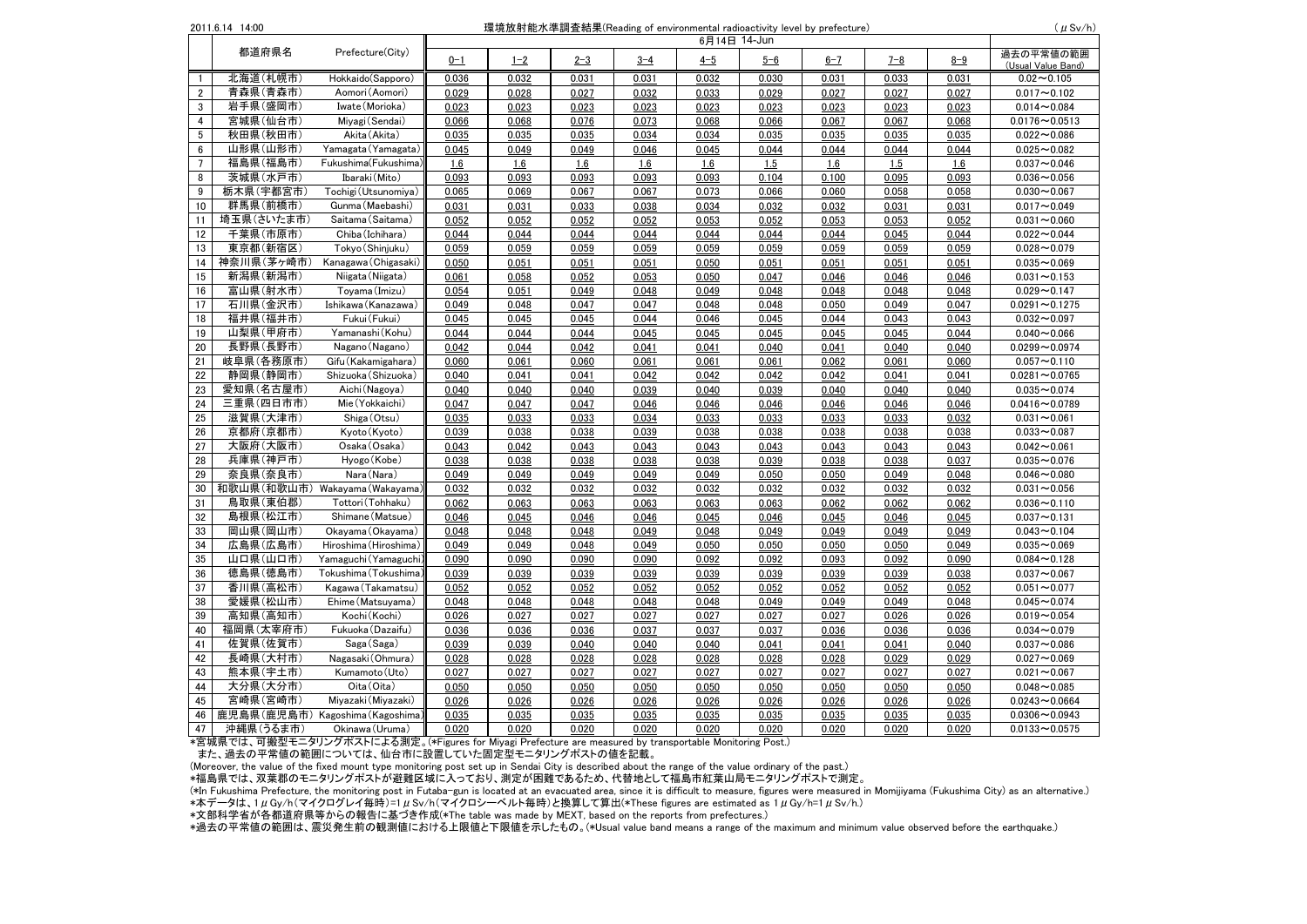

※ Sv 【シーベルト】=放射線の種類による生物効果の定数(※) × Gy 【グレイ】

※ X線、γ線では 1

資源エネルギー庁「原子力2002」をもとに文部科学省において作成